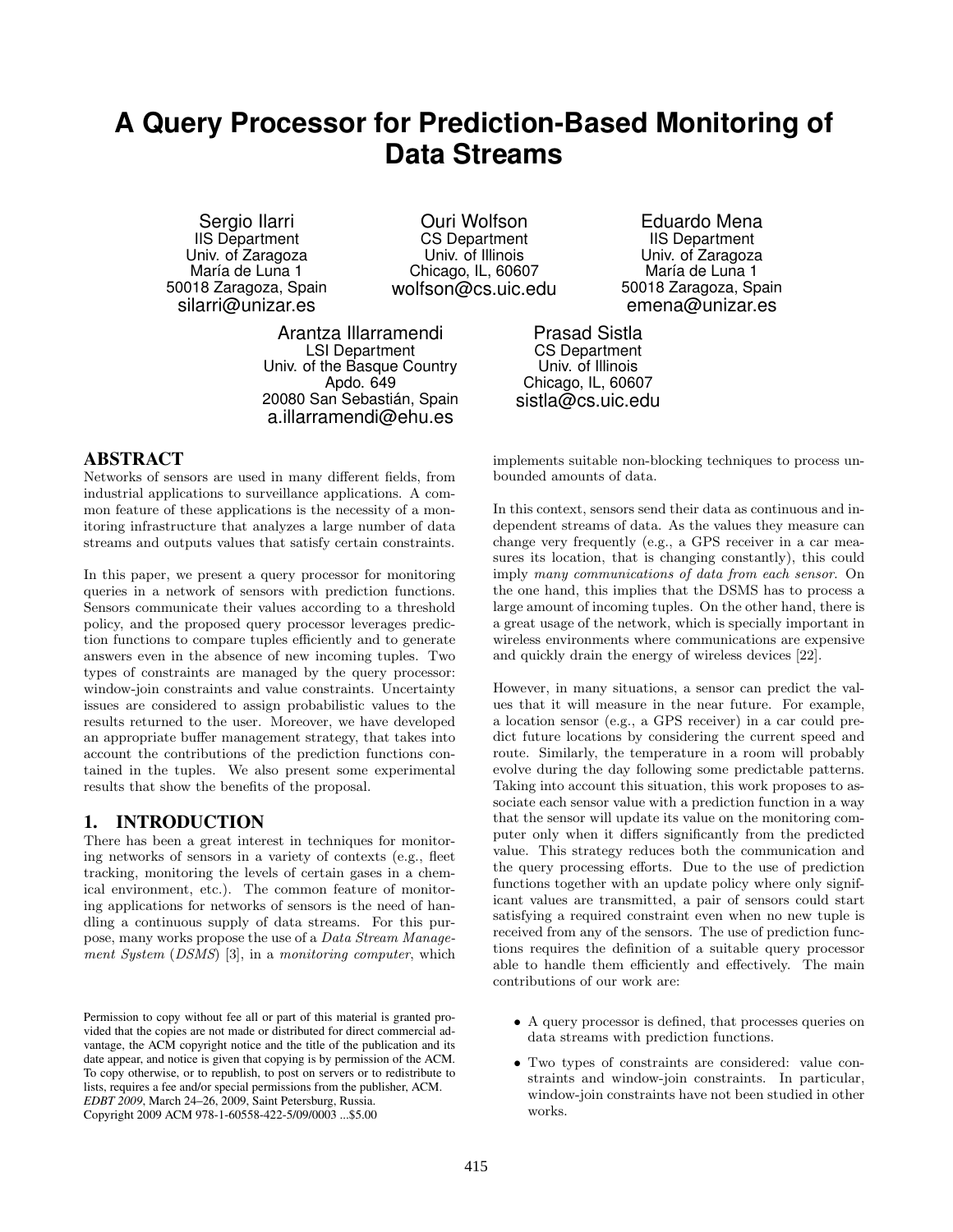- Uncertainty issues are considered and managed by the query processor.
- An appropriate buffer management is performed to deal with storage limitations.
- An experimental study shows the interest of the proposal in a variety of conditions.

The rest of this paper is as follows. In Section 2, we describe the use of prediction functions and the format of tuples considered. In Section 3, we explain the types of constraints processed by the proposed query processor: value constraints and window-join constraints. In Section 4, we detail the main components of the query processor. In Section 5, we explain how the uncertainty in the values measured by the sensors is managed. We present an experimental evaluation showing the feasibility and performance of the query processor in Section 6. The paper finishes with some related works in Section 7 and conclusions and future work in Section 8.

## **2. SENSORS AND PREDICTIONS**

This paper argues that predictions can be reasonably used in a variety of contexts. For example, a GPS in a car could send not only the current location of the car but also its vector of movement or expected trajectory [35]. Similarly, the values measured by a temperature sensor indoors are not expected to change in normal conditions. The level of fuel or the distance traveled by a vehicle, the temperature of an area, the altitude of an airplane, the intensity detected by a light sensor during the day, the number of persons entering a mall over a certain period, etc., are examples of values that can be estimated with a prediction function (which can be built using different techniques [15, 27]).

Thus, in our proposal, every value measured by a sensor is attached to a prediction function that will be used to predict future values of that sensor. In this way, the sensor will only send significant values (e.g., values that differ from the predicted value by more than a certain threshold) to the monitoring computer instead of sending them continually, saving a great amount of wireless communication efforts at the sensors. This is very important, as wireless communications are expensive and drain quickly the energy of wireless devices [22]. A reduction in the number of communicated values also leads to a decrease in the processing overhead at the monitoring computer, increasing the scalability of the query processing.

Data streams from sensors are composed of update-tuples:  $tp_i=, type<sub>i</sub>, ts<sub>i</sub>,  $f_i(t)$ , where  $s_i$  is the identifier of a$ sensor (assumed unique, as in many other works on query processing in sensor networks, such as  $[5, 12, 13, 26]$ , type<sub>i</sub> is the type of value it measures,  $ts_i$  is the (implicit or explicit [33]) timestamp of the update, and  $f_i(t)$  is a prediction function that, given a certain time instant  $t$ , retrieves the expected sensor value at that time. The value of the sensor at the update time is given by  $f_i(ts_i)$ . It should be noted that sometimes several prediction functions can be included in the same tuple (e.g., in the experiments presented in Section 6, the sensors measure two-dimensional values, corresponding to the horizontal and vertical coordinates of moving objects). As an example, <locCar20, location, 10,

 ${15 + 4.5t, 3t}$  is a tuple sent by a location sensor (identified by  $locCar20$ ) in  $car20$ , moving with a horizontal speed of 4.5 m/s and a vertical speed of 3 m/s, whose location a  $t = 10$  is (60, 30). This function can be maintained by some dead-reckoning method [34]: each vehicle sends its location and current speed to the monitoring computer, and the speed and current location are sent again when the deviation between the actual location and the location estimated using the predicted function exceeds a threshold.

For simplicity, we consider that the sensors can estimate future values based on past measurements. So, a sensor can obtain and communicate a prediction function to the monitoring computer. Although there may be some processing cost associated to the estimation of prediction functions, its use will save communications by the sensors, which is a key element to reduce energy consumption. Moreover, the proposed query processor does not contradict proposals where a prediction model is computed and assigned to the sensors by a third party, such as [14]. Indeed, this is required when the prediction model is based on data not available at the sensor (e.g., based on values measured by sensors nearby).

In order to predict the value of a sensor at a given time instant, the last prediction function received from the sensor before that time instant must be applied. In other words, the prediction function of a tuple  $tp_k$  is applicable during the time interval between the timestamp of that tuple and that of the next tuple from the same sensor, which is called the Interval of Applicability of the Prediction Function:  $IAPF_{tp_k} = [IAPF_{tp_k}.start, IAPF_{tp_k}.end$ 

Sensors can follow a number of update policies [34] in order to decide when a value is significant and should be communicated to the monitoring computer. We advocate a threshold policy with a maximum period between updates. With this policy, every sensor commits to communicate an update whenever: 1) the difference between its current value and the value estimated using the last prediction function exceeds a certain threshold (correction update), or 2) the time elapsed since the last update has exceeded a certain period  $T$  (heartbeat update). For example, a temperature sensor could communicate its current value whenever the difference between the predicted value at a given time instant and its real value exceeds two Celsius degrees with at least one update every three minutes. The  $update\ period\ T$  indicates the maximum amount of time during which a prediction function can be applied. Outside that period, the prediction function is not reliable and it can be assumed that the sensor is unable to communicate new updates (e.g., it is not alive). Appropriate threshold values can be specified depending on the Quality of Service (QoS) requirements. Moreover, the threshold update policy could also be adaptive, i.e., a sensor could dynamically adjust its threshold as a result of an assessment of the tradeoff between the communication cost and the cost of the imprecision of predictions [35] (in this case, the format of tuples should be extended with the value of the threshold considered by the sensor at the timestamp of the tuple).

# **3. TYPES OF CONSTRAINTS**

Two types of query constraints, which may appear simultaneously in a query, are considered by the proposed query processor: value constraints and window-join constraints.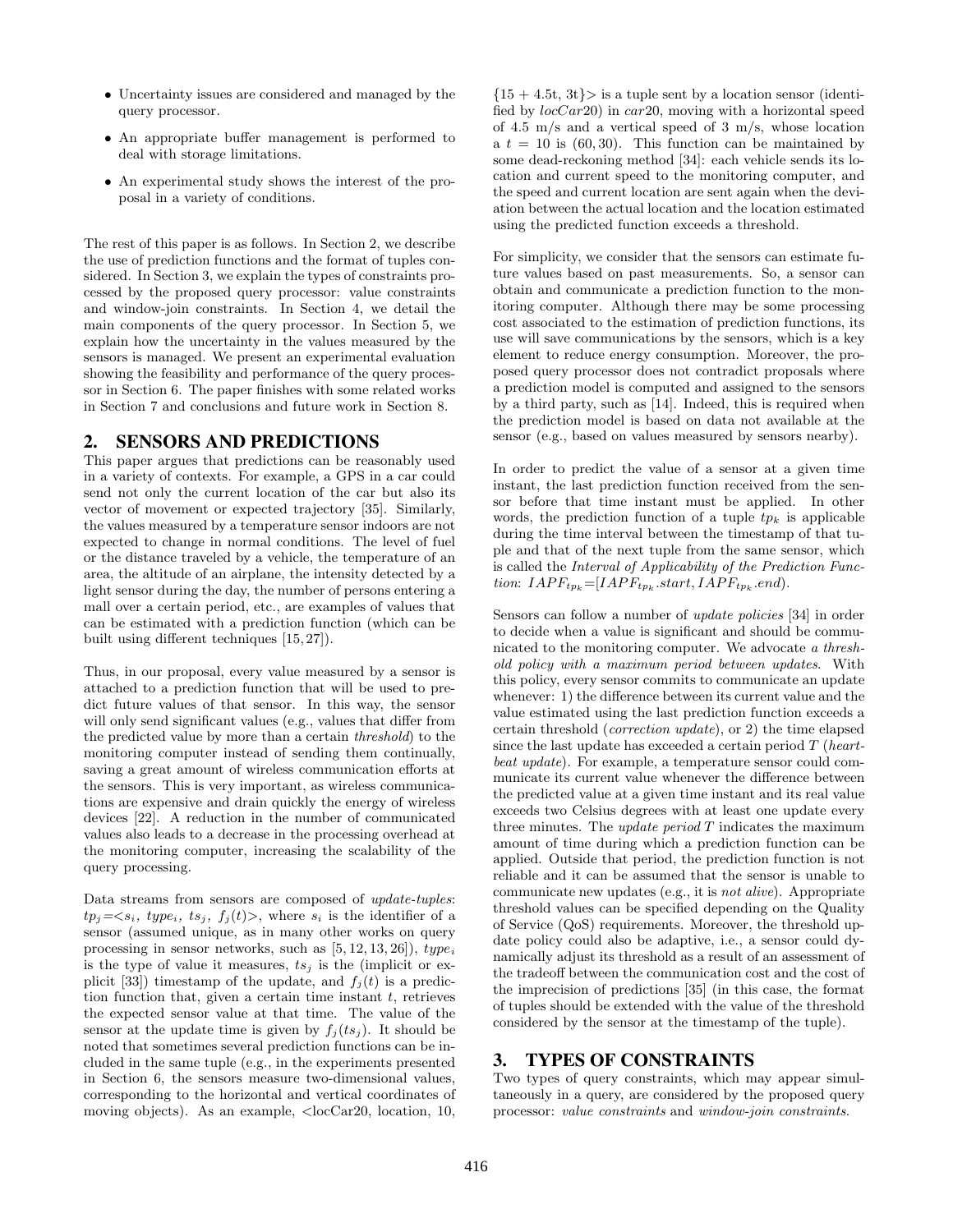Constraints such as "the selected temperature sensors must measure a temperature under 50F degrees" are called value constraints and are represented by  $vConstr(type, comp, K)$ , where *type* is a type of sensor value, *comp* is a comparator among  $\leq, \leq, \geq, \geq, \leq$ , and  $\equiv,$  and K is a constant. The sample constraint above would be expressed as  $vCon$  $str(temperature, <, 50F).$ 

Window-join constraints such as "the selected pairs of gas sensors must measure a similar concentration of carbon dioxide within an interval of 10 seconds" are more complex and are represented by  $wJConstr(type_1, type_2, w, comp, K)$ , where  $type_1$  and  $type_2$  are two types of sensor values, w is called the valid-time window and specifies the maximum time difference allowed between two values to be joined, and the rest of parameters are as explained for value constraints. The sample constraint above would be expressed, using this syntax, as  $wJConstr(CO_2, CO_2, 10 seconds, >)$ ,  $1\%$ ), considering similar values those that differ less than 1%. The relative-timestamp condition allows comparisons between values as long as they refer to approximately the same time instant. Valid-time windows are useful: 1) in cases where timestamps are uncertain (such as when the sensors' clocks are not precisely synchronized), and 2) also in some specific queries (e.g., retrieving pairs of buses that arrive at the same stop within 30 minutes of each other). Other scenarios where window-join constraints can be useful include: in network data processing to detect accesses from the same IP at approximately the same time (it may indicate a DOS attack) or other traffic patterns that occur simultaneously, in financial applications to find trends when comparing stock quotes, to compare segments of trajectories of objects which move unsynchronizely, to monitor credit card transactions, etc.

# **4. QUERY PROCESSOR MODULES**

In this section, we describe the components of the proposed query processor (shown in Figure 1): the Tuple Evaluator, the Buffer Manager, and the Prediction Validator. At the end of the section, we also explain how they interact.

## **4.1 Tuple Evaluator**

As opposed to what happens in traditional databases, queries must be evaluated in an incremental way in order to cope with a high arrival rate of data sent by an arbitrarily high number of sensor devices. Thus, whenever a new tuple is received by the Tuple Evaluator, it must verify how that tuple affects the active queries (i.e., the continuous queries in execution). For queries that consist only of a value constraint, the new tuple is considered alone. For queries that involve a window-join constraint, the new tuple is compared with previous tuples corresponding to the other type of values involved in the window-join constraint (potential matches). This incremental approach will detect all the answers to the constraint, as it is event-driven instead of being based on periodic evaluations at specific times.

The comparison of tuples for window-join constraints is performed in two stages: a filter step and an evaluation step. In the filter step, possible matches are filtered out based on the idea that two predicted values cannot match if they are not comparable due to the difference in their timestamps. For those pairs of tuples that are not filtered out, the window-



Figure 1: Modules of the query processor

join constraint must be evaluated over them to determine when they will match (if ever). In the *evaluation step, linear* prediction functions are considered<sup>1</sup>, so that the problem of processing window-join constraints translates to comparing prediction functions by solving a system of linear inequalities, which can be performed efficiently. The corresponding system of linear inequalities for window-join constraints and a couple of prediction functions  $f_k(t_k) = a \cdot t_k + b$  and  $f_l(t_l) = c \cdot t_l + d$  is shown in Figure 2, where T is the period of the threshold update policy (see Section 2). A graphical resolution of the system of linear inequalities is possible, by representing each constraint with a line, as shown in the example of Figure 3. As a result of the comparison of two tuples, predicted tuples that will satisfy the constraint are generated. The cost of processing an incoming tuple for a window-join constraint obviously depends on the number of tuples stored for the other sensor class involved in the join and, especially, on the number of potential matches that pass the filter step; for each non-filtered potential match, a system of linear inequalities like the one shown in Figure 2 must be solved. For more details about this process, the interested reader is referred to [18, 19].

For each active query, the Tuple Evaluator generates an output data stream of tuples that are predicted to satisfy the required constraints in the future. The format of these output tuples, which is explained in the following, depends on whether the query includes a window-join constraint or not.

<sup>1</sup>Many well-known estimation techniques, such as the linear extrapolation, the double exponential smoothing, or the Kalman filter, are linear models. Moreover, non-linear functions can be linearized in many cases [23].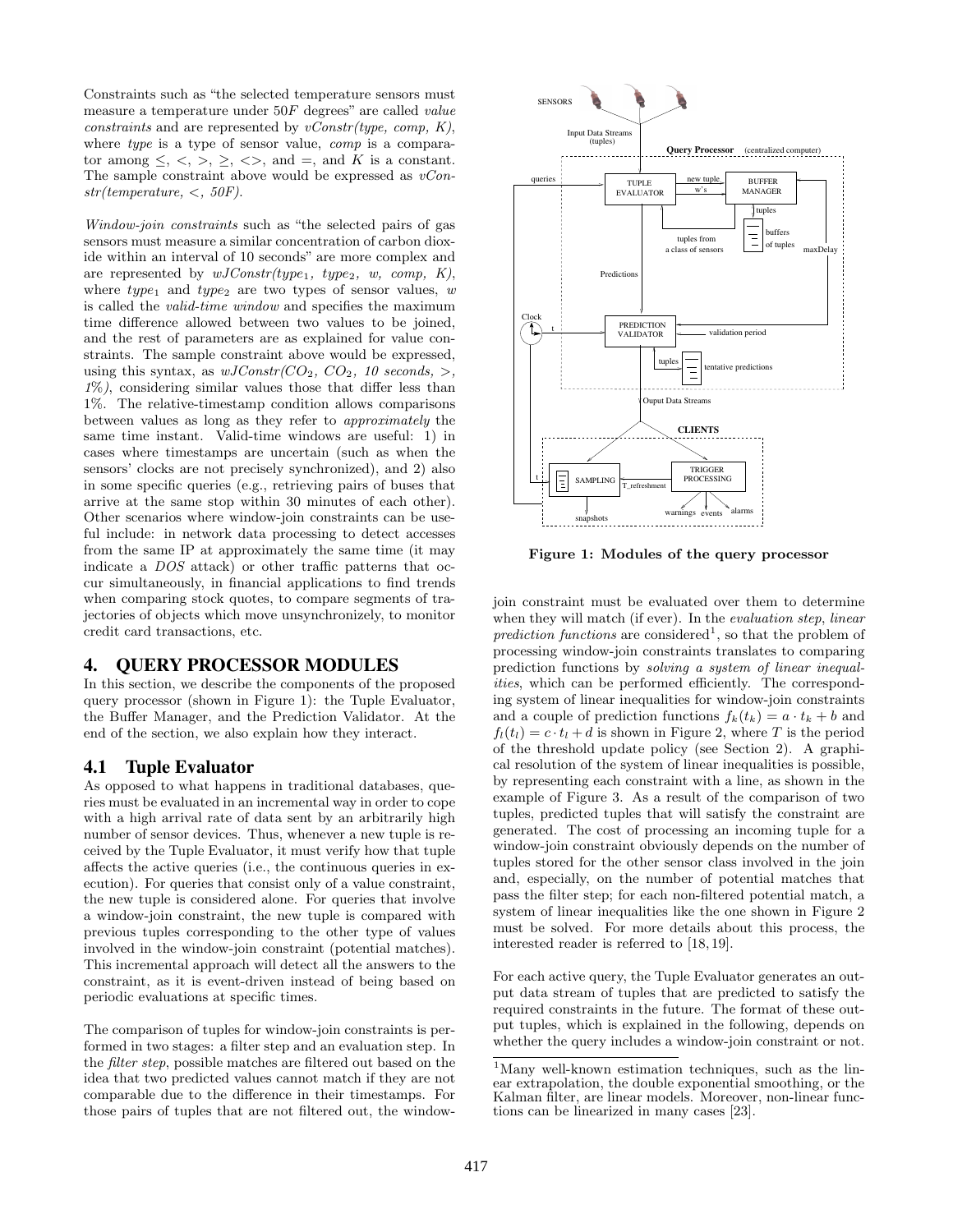| $f_k(t_k) - f_l(t_l) \leq K \rightarrow a \cdot t_k - c \cdot t_l + b - d \leq K$ | (1) |
|-----------------------------------------------------------------------------------|-----|
| $f_l(t_l) - f_k(t_k) \leq K \rightarrow c \cdot t_l - a \cdot t_k + d - b \leq K$ | (2) |
| $t_k-t_l\leq w$                                                                   | (3) |
| $t_l-t_k\leq w$                                                                   | (4) |
| $t_k \geq IAPF_{tp_k}.start$                                                      | (5) |
| $t_k \le MIN(IAPF_{tp_k}.end, IAPF_{tp_k}.start+T)$                               | (6) |
| $t_l \geq IAPF_{tp_l}.start$                                                      | (7) |
| $t_l \le MIN(IAPF_{tp_l}.end, IAPF_{tp_l}.start+T)$                               | (8) |

Figure 2: Linear inequalities for window-joins



Figure 3: Timestamp-matching boundary

For queries that include a constraint about pairs of sensors, the format of an output predicted tuple is:  $\langle tp_i, tp_j, \rangle$ VM=(I,P)>, where  $tp_i$  and  $tp_j$  are the input tuples that have been joined and  $VM$  is the *validity mark* of the output predicted tuple. The validity mark indicates under which conditions the predicted tuple applies; that is, when the prediction functions of  $tp_i$  and  $tp_i$  can be used to estimate the values of the corresponding sensors, values that will satisfy the constraint. The validity mark can be seen as a generalization of the idea of validity period presented in [32], and it has two components:

- A *validity interval I*. It is the time interval during which the values of the sensors match, according to the specified constraint and the given prediction functions.
- A *timestamp-matching boundary P*. It is a polygon that constraints the admissible combinations of times  $t_i$  and  $t_j$  for a match (as shown in Figure 3), where  $t_i$ is a time instant for the evaluation of the prediction function  $f_i(t)$  in  $tp_i$ , and  $t_j$  is an evaluation time instant for  $f_i(t)$  in  $tp_i$ . This can be used, for example, to find examples of values that match. More importantly, it is used to validate predicted tuples (see Section 4.3).

If the query consists only of a value constraint, the format of predicted tuples is:  $\langle tp_i, VM=I \rangle$ , where the validity mark is given just by the validity interval  $I$ . For example, a tuple  $\langle s_1, type_1, t_1, 3t+2, [5, 15] \rangle$  indicates that the sensor  $s_1$  satisfies the constraint during the interval [5,15] by considering the prediction function  $3t + 2$  (with timestamp t1).

## **4.2 Buffer Manager**

The Tuple Evaluator communicates the tuples it receives to a module that is called the Buffer Manager. The Buffer Manager decides which input tuples will be stored (because they can be needed to answer monitoring queries) and which ones will be discarded. In this way, when the Tuple Evaluator receives a new tuple  $tp_i$  from a sensor  $s_i$  of value type  $S_i$ , it asks the Buffer Manager about tuples  $tp_k$  of other types of values involved in window-join constraints with  $S_i$ , in order to find possible matches. In the following, we first explain the basic mechanism to decide whether it is interesting to store a tuple or not. Then, we explain the policy applied when there is insufficient storage space for all the tuples.

#### *4.2.1 Temporal Width of a Buffer*

The tuples that should be stored in the buffers are determined by the constraints of the active queries. As different types of values are subjected to different query constraints, a different buffer is used for each type of value. In the buffer of a certain type of value, only tuples with  $IAPFs$  intersecting with a given time interval need to be stored. Thus, storing more tuples would imply both a waste of storage space and a higher join processing cost. The temporal width of the buffer for the type of value  $S$  is given by:

$$
tWidth(S) = \left\{ \begin{array}{ll} MAX(w) + maxDelay & if \ window\text{-}join(S) \\ maxDelay & otherwise \end{array} \right.
$$

where  $window\text{-}join(S)$  returns true iff S is involved in a window-join constraint,  $MAX(w)$  is the maximum w in these constraints, and maxDelay is an estimation of the maximum delay of input tuples (i.e., a tuple with timestamp t can arrive in the query processor as late as  $t+maxDelay$ . A tuple  $tp_k$  for the type of value S must be kept in the buffer only if:

 $([currentTime - tWidth(S), currentTime] \bigcap IAPF_{tp_k}) \neq \emptyset$ 

since, as mentioned in Section 2, a tuple is not only applicable at its timestamp but at any time instant within its IAPF.

The Buffer Manager will periodically shift the windows of tuples stored in its buffers (removing the unneeded tuples according to the previous considerations) in a process called purging. It must also manage problems derived from the lack of space to store new tuples. If there is not enough space to store an incoming tuple, purging is automatically activated. If purging does not solve the problem, the relative importance of the prediction functions of the different tuples is considered by following an appropriate replacement policy. This issue is explained in more detail in the following.

## *4.2.2 Dealing with Limited Storage*

In a real environment, there will probably be a certain limited amount of space available for tuples in the buffers. As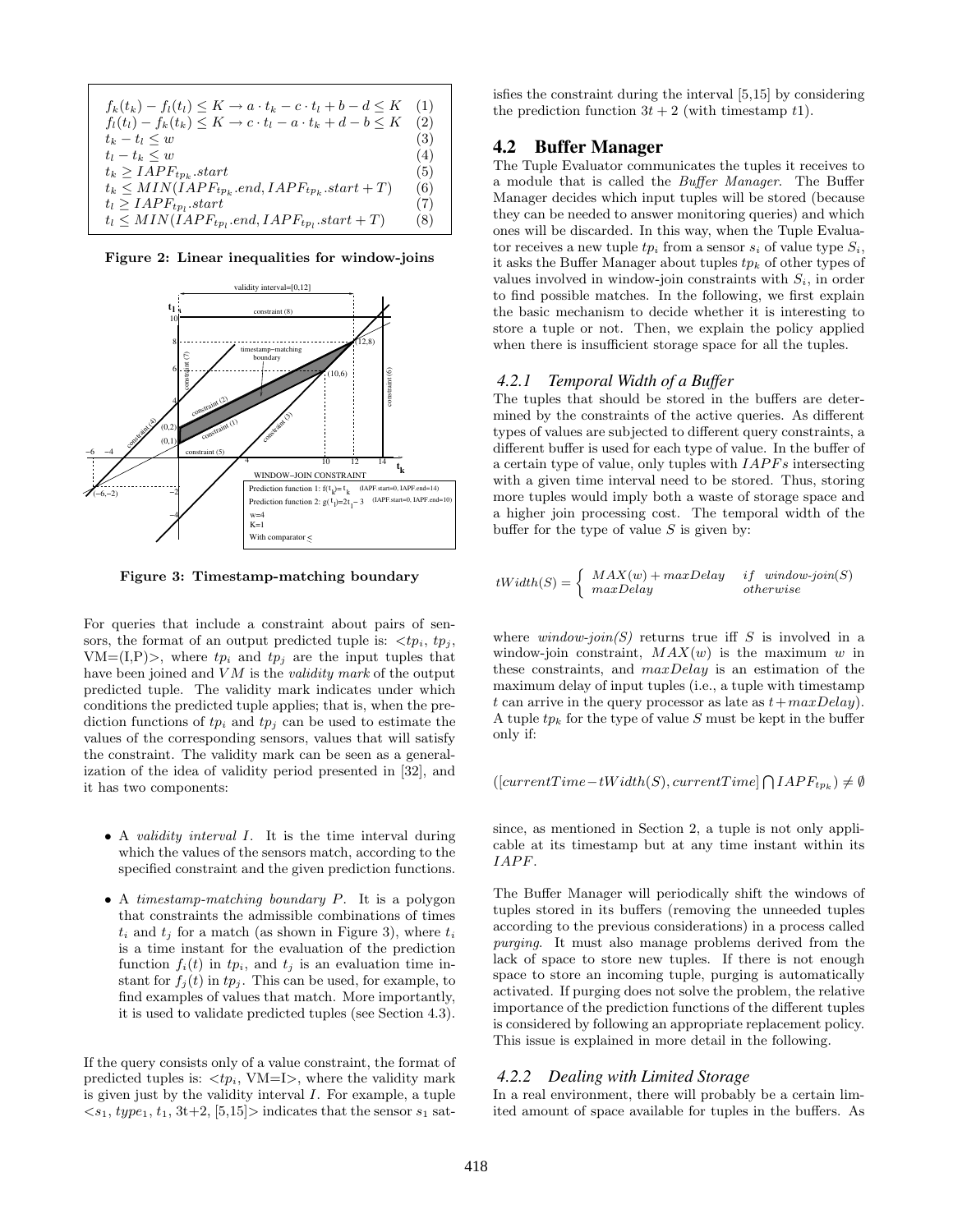the rate of arrival of new tuples is unbounded, it is possible that some tuples that should be placed in the buffers (according to the previous explanation) cannot be physically stored.

To deal with this problem, we propose a method that trades the need of additional storage space for a greater inaccuracy (which is unavoidable because of the storage limitation that prevents the storage of all the tuples needed). In the event that the maximum allowed space for a buffer is reached, the Buffer Manager decides if a new incoming tuple should replace another tuple in the buffer or be discarded. For that purpose, the contribution of each of the tuples stored in the buffer, and also of the new tuple, is considered. In this way, the tuple with the smallest contribution is discarded. Although several methods have been proposed to deal with storage limitations in the context of data streams [3] (e.g., random sampling, histograms and wavelets), none of them considers the peculiarities of data streams with prediction functions.

The proposed buffer replacement policy is based on the idea that each tuple contributes to decrease the error of the sensor values predicted, as it provides an updated prediction function. Thus, each tuple  $tp_k$  can be associated to a value that indicates its *contribution*  $C_{tp_k}$ . The contribution of a tuple  $tp_k$  from sensor  $s_i$  is the decrease in the error committed when predicting values of  $s_i$  in the interval  $IAPF_{tp_k}$  by using the prediction function in  $tp_k$  instead of a prediction function from a tuple with a contiguous  $IAPF$ . Thus, several alternatives to predict values for the time interval  $IAPF_{tp_k}$ are possible if  $tp_k$  is removed (depending on whether a previous tuple  $tp_{k-1}$  and/or a next tuple  $tp_{k+1}$  from the same sensor is available or not):

- If there is both a previous tuple  $tp_{k-1}$  and a next tuple  $tp_{k+1}$  stored in the buffer, then there are two possibilities to choose:
	- 1. The prediction function  $f_{k-1}(t)$  of the previous tuple  $tp_{k-1}$  could be applied within  $IAPF_{tp_k}$ . In that case, the  $IAPF_{tp_k-1}$  should be modified as follows:

$$
IAPF_{tp_k-1} \!\!=\!\! [IAPF_{tp_k-1}.start, IAPF_{tp_k}.end]
$$

By applying the out-of-date prediction function  $f_{k-1}(t)$  in  $tp_{k-1}$  instead of the updated prediction function  $f_k(t)$  in  $tp_k$ , a certain error  $e_k^{k-1}$  arises, whose accumulated value can be computed as the absolute value of the definite integral of the difference of the prediction functions within  $IAPF_{tp_k}$ :

$$
e_k^{k-1} = \left| \int_{IAPF_{tp_k}.start}^{IAPF_{tp_k}.end} f_k(t) - f_{k-1}(t) dt \right|
$$

2. The prediction function  $f_{k+1}(t)$  of the next tuple  $tp_{k+1}$  could be applied within  $IAPF_{tp_k}$ . In that case, the  $IAPF_{tp_{k+1}}$  should be modified as follows:

$$
IAPF_{tp_{k+1}}\!=\![IAPF_{tp_k}.start, IAPF_{tp_{k+1}}.end)
$$

As the prediction function  $f_{k+1}(t)$  in  $tp_{k+1}$  is used to estimate values in  $IAPF_{tp_k}$  (a past time interval), instead of using the prediction function  $f_k(t)$ , an error  $e_k^{k+1}$  arises, which can be computed similarly to the previous case:

$$
e_k^{k+1} = \left| \int_{IAPF_{tp_k}, start}^{IAPF_{tp_k}, end} f_k(t) - f_{k+1}(t) dt \right|
$$

- If there is a next tuple  $tp_{k+1}$  but not a previous tuple  $tp_{k-1}$ , then the next tuple  $tp_{k+1}$  could be applied within the  $IAPF_{tp_k}$ , as explained above.
- If there is a previous tuple  $tp_{k-1}$  but not a next tuple  $tp_{k+1}$ , then the previous tuple  $tp_{k-1}$  could be applied within the  $IAPF_{tp_k}$ , as explained above.
- Finally, if neither a previous nor a next tuple is available in the buffer, then it is not possible to predict values within the  $IAPF_{tp_k}$  (unless  $tp_k$  is stored).

Based on the previous ideas, a priority queue is maintained for the tuples in the buffers, where the priority of a tuple is the inverse of its contribution. Thus, the tuple at the head of the queue (one with the smallest contribution) is the candidate to be removed in case of insufficient storage. According to the definition of contribution indicated before and the previous considerations, the contribution of a tuple  $tp_k$  is given by:

$$
C_{tp_k} = \begin{cases} \n\frac{MIN(e_k^{k-1}, e_k^{k+1})}{k} & \text{if } (\exists \tp_{k+1}) \land (\exists \tp_{k-1})\\ \n\frac{e_k^{k+1}}{k} & \text{if } (\exists \tp_{k+1}) \land (\neg \exists \tp_{k-1})\\ \n\infty & \text{otherwise} \n\end{cases}
$$

where an infinite contribution is assigned to a tuple if it is the only tuple stored for the corresponding sensor (intuitively, if that tuple is removed then there is no way to predict the value for its sensor, as no other prediction function for that sensor is available). A tuple with an infinite contribution can only be selected as a victim to be removed from the buffer in case there is no other tuple with a smaller contribution (the selection among several tuples with infinite contribution is random). As shown in the previous formula, the contribution of a tuple  $tp_k$  is also set to infinite when it is the last tuple from that sensor (i.e.,  $\neg \exists tp_{k+1}$ ), even though (as it has been indicated before) the previous tuple could be applied within the  $IAPF$  of such a tuple. The reason is that the tuple with the greatest timestamp from each sensor should be kept if possible in the buffer; otherwise, the precision of future estimations will degrade. Thus, it should be noted that if the last tuple from a sensor is removed and the previous tuple is extended to cover its  $IAPF$ , the prediction function of such a previous tuple will be the one considered to compute the contribution of a new future incoming tuple (this is not precise but there is no other choice). By assigning an infinite contribution to the latest tuple from each sensor, this problem is minimized since such tuples will be stored if possible.

As the contribution of a tuple depends on its previous and/or next tuple, the contribution is not fixed. On the contrary, it changes along time when new tuples are inserted or old tuples are removed: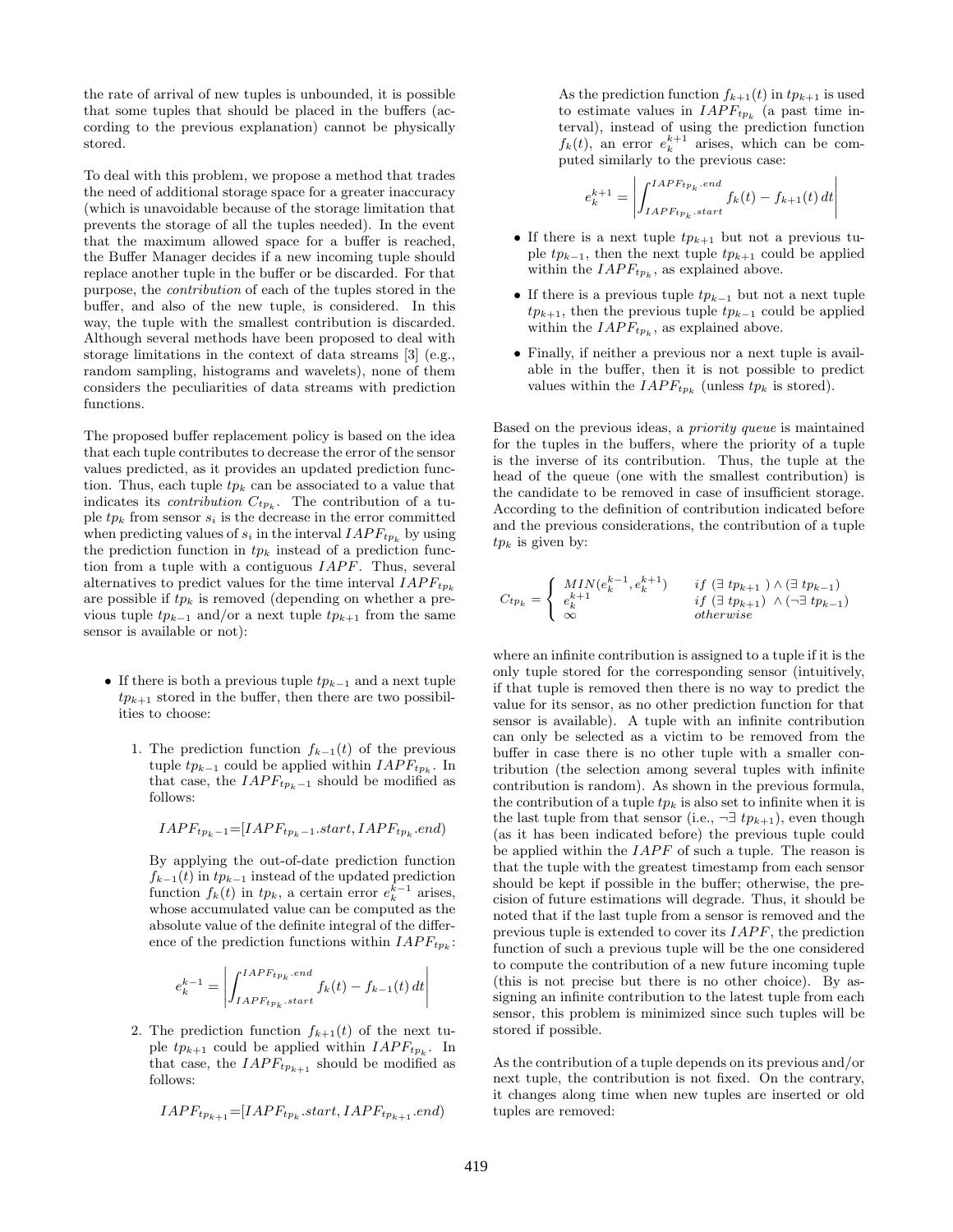- Case 1: a new tuple  $tp_k$  is inserted into the buffer. In this case, the contribution  $C_{tp_k}$  of the new tuple must be computed. In case there is a previous tuple  $tp_{k-1}$ (from the same sensor) in the buffer, its contribution  $C_{tp_{k-1}}$  must also be updated (since the computation of the contribution of a tuple must consider the prediction function of its next tuple –if any–, as explained before). Finally, if there is a next tuple  $tp_{k+1}$  (from the same sensor) its contribution must also be updated (as the contribution of a tuple may be affected by the previous tuple).
- Case 2: a tuple  $tp_k$  is removed from the buffer. If there exists a previous tuple  $tp_{k-1}$  but not a next tuple  $tp_{k+1}$  (for the same sensor) in the buffer, then only the previous tuple can "cover the gap" and therefore the  $IAPF_{tp_{k-1}}$  is extended by considering the  $IAPF_{tp_k}$ . Similarly, if there exists a next tuple  $tp_{k+1}$  but not a previous tuple  $tp_{k-1}$  in the buffer, then the  $IAPF_{tp_{k+1}}$ is extended to cover the  $IAPF_{tp_k}$ . If there is both a previous tuple and a next tuple in the buffer, the one considered to be applied within the  $IAPF_{tp_k}$  is the one that minimizes the accumulated error caused by the difference in the prediction functions (the  $e_k^{k-1}$ and  $e_k^{k+1}$  errors). After that, the contributions of the previous and/or the next tuple  $(C_{tp_{k-1}}, C_{tp_{k+1}})$  must be recomputed. It should be noted that this whole process is only applied when a tuple is removed due to insufficient storage space. Thus, if a tuple is removed due to purging (i.e., because it is not needed anymore), then only the next tuple must be checked to update its contribution.

By recomputing the contributions as needed, the Buffer Manager keeps up-to-date the information needed to select, as a victim to be evicted from a buffer, the tuple whose removal is expected to have the smallest impact on the accuracy of the query processor. The benefits of this buffer management policy are evaluated experimentally in Section 6.3, where other alternatives are also considered.

#### **4.3 Prediction Validator**

The Tuple Evaluator releases, for each query, predicted tuples about values that will satisfy the query. The communication of another prediction function by any sensor involved in an output predicted tuple could invalidate such predicted tuple. Therefore, the tuples obtained by the Tuple Evaluator are only tentative and will be considered validated only when there is a guarantee that they cannot be found to be wrong later<sup>2</sup>. A predicted tuple from the Tuple Evaluator can be invalidated due to two reasons: 1) if it will not be valid until a future time instant (according to the validity interval of the predicted tuple), then an updated prediction function from any sensor involved will invalidate the previous prediction function and, therefore, the predicted tuple; and 2) if a tuple that arrives late (i.e., it arrives "now" but it refers to a past time instant) invalidates the prediction.

A module called Prediction Validator can be plugged between the output of the Tuple Evaluator and the input of a client, with the goal of releasing only tuples that are guaranteed to be valid<sup>3</sup>. Prediction functions in a predicted tuple allow to get predicted values that satisfy the query constraints during the validity interval of the tuple. Assuming that tuples are not received by the Tuple Evaluator later than  $maxDelay$  time units since they were released by sensors, a predicted value is considered committed/validated maxDelay time units after the timestamp of the prediction function that estimated it. Thus, the Prediction Validator checks the tuples it stores with a certain validation period (e.g., every second) to release valid tuples that can be inferred from them.

## *4.3.1 Validating Value Constraints*

For predicted tuples with only one sensor identifier (i.e., corresponding to queries with a single value constraint), the validity mark of the predicted tuple is just appropriately modified. As an example, for a predicted tuple  $\langle s_1, \text{type}_1, \text{type}_2, \text{type}_3, \text{type}_4, \text{type}_4, \text{type}_5, \text{type}_6, \text{type}_7, \text{type}_7, \text{type}_8, \text{type}_9, \text{type}_9, \text{type}_1, \text{type}_1, \text{type}_1, \text{type}_1, \text{type}_1, \text{type}_1, \text{type}_2, \text{type}_1, \text{type}_2, \text{type}_2, \text{type}_3, \text{type}_3$ ts,  $3t + 2$ ,  $[5, 20]$ ,  $maxDelay=5$ , and the current time instant equals 15 time units, the tuple that would be released in the output data stream is  $\langle s_1, type_1, ts, 3t + 2, [5, 10] \rangle$ . If the validation period is 1 time unit, then the next tuple would be  $\langle s_1, \text{type}_1, \text{ts}, 3t + 2, [5, 11] \rangle$  at time instant 16. If it is 2 time units, then it would be  $\langle s_1, type_1, ts, 3t + 2,$  $[5, 12]$  at time instant 17. A new tuple from sensor  $s_1$  could invalidate the predicted tuple at any time before  $t = 20$  and stop the process.

## *4.3.2 Validating Window-Join Constraints*

Predicted tuples corresponding to queries with a windowjoin constraint (i.e., tentative tuples with two sensor identifiers) are a little bit more difficult. Thus, the timestampmatching boundary, which contains points  $(t_i,t_j)$  indicating the valid combinations of the timestamps for the sensors matched (as explained in Section 4.1), must be analyzed. In particular, the Prediction Validator must check if the square with vertices  $(t'-w,t'-w)$ ,  $(t'-w,t')$ ,  $(t',t'-w)$ ,  $(t', t')$ , where  $t'$  is the considered time instant (the current time instant minus  $maxDelay$ , since the Prediction Validator releases at time  $t + maxDelay$  a tuple predicted valid at time  $t$ ) and  $w$  is the valid-time window, intersects the timestamp-matching boundary. If there is an intersection, then one sensor at  $t'$  matches the value of the other sensor at a time instant  $t''$ , with  $t' - w \leq t'' \leq t'$ . Notice that it is not enough to check whether  $t'$  is within the timestampmatching boundary, since the value at  $t'$  may match only with values of the other sensor at future time instants (therefore, not validated yet). In case of match, the output tuple is released with a validity interval (and timestamp-matching boundary) limited to that considered time instant  $t'$ .

As an example, tuples  $tp_1 = \langle s_1, type_1, ts, t \rangle$  and  $tp_2 = \langle s_2,$  $type_2, ts', 2t - 3$  match according to the window-join constraint wJConstr(type<sub>1</sub>, type<sub>2</sub>, 4,  $\leq$ , 1) at  $t = 0$ ; however, the value that matches for tuple  $tp_2$  is one second into the future; if that match is released at  $t = 0$ , a new prediction function from sensor  $s_1$ , that invalidates it, could be received in the meanwhile. So, checking the validity interval of a predicted tuple is not enough: the timestamp-matching

 $2$ Similar to the *potential answers* proposed in [25], which "may turn into *current answers* and be reported to the users".

<sup>3</sup> In some contexts, releasing predicted (non-validated) results could be interesting. Therefore, the Prediction Validator can be turned off.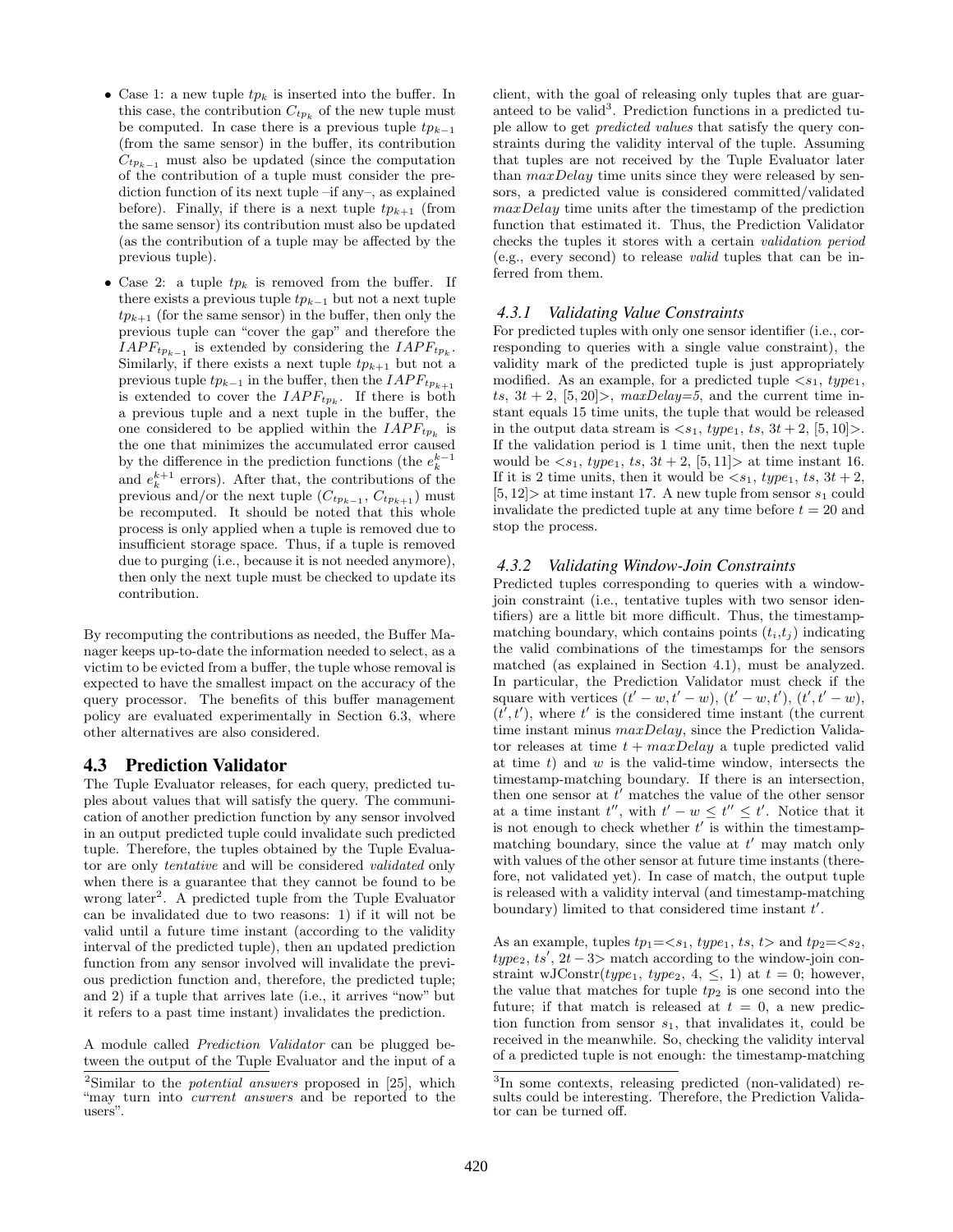boundary must be checked too, as we have explained.

#### **4.4 Interactions between Modules**

When the Tuple Evaluator receives a new tuple  $tp_1$  from sensor  $s1$ , of a type of value  $S_1$ , it first communicates it to the Buffer Manager, which computes the  $IAPF_{tp_1}$  for that tuple and updates the  $IAPF$  of the previous tuple from the same sensor. For each active query with constraints about type  $S_1$ , the Tuple Evaluator generates an *invalidation tu*ple for sensor  $s1$  and the time interval  $IAPF_{tp1}$ , indicating that previous prediction functions for that sensor are not applicable anymore in that interval. It also generates new predicted tuples (if any), as explained in Section 4.1. A query could include several window-join constraints; for example, three sensor streams A, B, and C, related with two window-join constraints A-B and B-C can be processed by considering separately the joins A-B and B-C and then integrating the results. Possible optimizations for queries with multiple joins are left as future work.

The tuples generated by the Tuple Evaluator are received by the Prediction Validator. If the tuple received is an invalidation tuple for a sensor, then the Prediction Validator will update the validity mark (validity interval and timestampmatching boundary) of predicted tuples involving that sensor, in order not to include the invalidation interval for that sensor (this could even invalidate the whole predicted tuple). If the tuple received is a predicted tuple, then the Prediction Validator will store it in the table of tentative tuples and release it as required (see Section 4.3). It should be noted that the Tuple Evaluator could release either just an invalidation tuple or also predicted tuples. The Prediction Validator also validates the tentative tuples according to the required validation period (as explained in Section 4.3).

# **5. MANAGING UNCERTAINTY**

The evaluation step as it is presented in Section 4.1 assumes that there is no uncertainty in the predicted values. However, the values predicted using the prediction functions of tuples are subject to a certain uncertainty, given by the threshold update policy (see Section 2). This implies that if the value obtained using the prediction function is  $x$  and the threshold used for updates is  $\delta$ , then the real value can be any value in the interval  $[x-\delta, x+\delta]$ . In Figure 4, an example of how the uncertainty determines the possible real values corresponding to a certain predicted value is shown. Considering the time interval between seconds three and four, it can be seen that the value of  $f_k(t)$  will be in the range [3.2, 7] while  $f_l(t)$  will be in the range [4.2, 7]. However, with no uncertainty the ranges would be [4.4, 5.4] and [5, 5.4] respectively.

The proposed query processor supports uncertainty management. On the one hand, queries can be processed with different semantics to take uncertainty into account. On the other hand, a tuple in an answer can be tagged with the probability that the tuple satisfies the query constraints, according to the existing uncertainty. Moreover, the minimum probability required for a tuple to be shown in the answer can be also specified as a query condition. Although some works, such as [9], have studied probabilistic queries, we study uncertainty issues in the context of data streams with prediction functions and focusing on the new window-join



Figure 4: Uncertainty in the prediction functions

constraints. In the following, we explain how the uncertainty is managed by the query processor.

## **5.1 Query Semantics for Uncertainty**

To take uncertainty into consideration, two different semantics are defined –may and must– for satisfaction of a query. For a given constraint, any of these two semantics could be required. Such semantics were first proposed in [31] in the context of moving objects and were also used in [34]. This semantic distinction can be of great interest in sensor networks. For example, we could need to know if the temperature increases above a certain level with logging purposes (must) or to detect the possibility of values of a dangerous chemical substance above a certain level (may).

In the following, we formally define the semantics of may and must satisfaction for window-join queries, and we show how the evaluation step (given in Section 4.1) can be modified to process the queries according to these two different semantics. The queries given by value constraints can be handled similarly under the two uncertainty semantics. Now, consider the following window-join constraint on two different sensors  $s_1, s_2$ :  $|v_1 - v_2| \le K$  and  $|t_1 - t_2| \le w$ , where  $v_1, v_2$ are the values of sensors  $s_1$  and  $s_2$  at times  $t_1$  and  $t_2$  respectively. Let  $[l_1, u_1]$  and  $[l_2, u_2]$  be the uncertainty intervals for the values of sensors  $v_1$  and  $v_2$  respectively  $(l_1 \text{ and } l_2)$ are the lower uncertainty bounds and  $u_1$  and  $u_2$  are the upper uncertainty bounds). The values of sensor  $s_1$  at time  $t_1$ and the value of sensor  $s_2$  at time  $t_2$  may satisfy the above window-join constraint if  $|t_1 - t_2| \leq w$  and  $\exists x \in [l_1, u_1]$  and  $\exists y \in [l_2, u_2]$  such that  $|x-y| \leq K$ . Note that this condition is equivalent to requiring a non-empty intersection between the intervals  $[l_1 - K, u_1 + K]$  and  $[l_2, u_2]$ . The following lemma is easily seen from this observation.

Lemma 1: Assume that the uncertainty intervals for the values  $v_1$  and  $v_2$  of the sensors  $s_1$  and  $s_2$  at times  $t_1$  and  $t_2$  are given by  $[l_1, u_1]$  and  $[l_2, u_2]$ , respectively. Then, they *may* satisfy the window-join constraint  $|v_1 - v_2| \leq K$  and  $|t_1-t_2| \leq w$  iff  $l_1-u_2 \leq K$  and  $l_2-u_1 \leq K$  and  $|t_1-t_2| \leq w$ .

In view of the above lemma, the evaluation step given in 4.1 is modified for checking may satisfaction as follows. Let  $\delta_k$ and  $\delta_l$  respectively be the thresholds used for the updates of the two sensors. Then, the intervals of uncertainties on the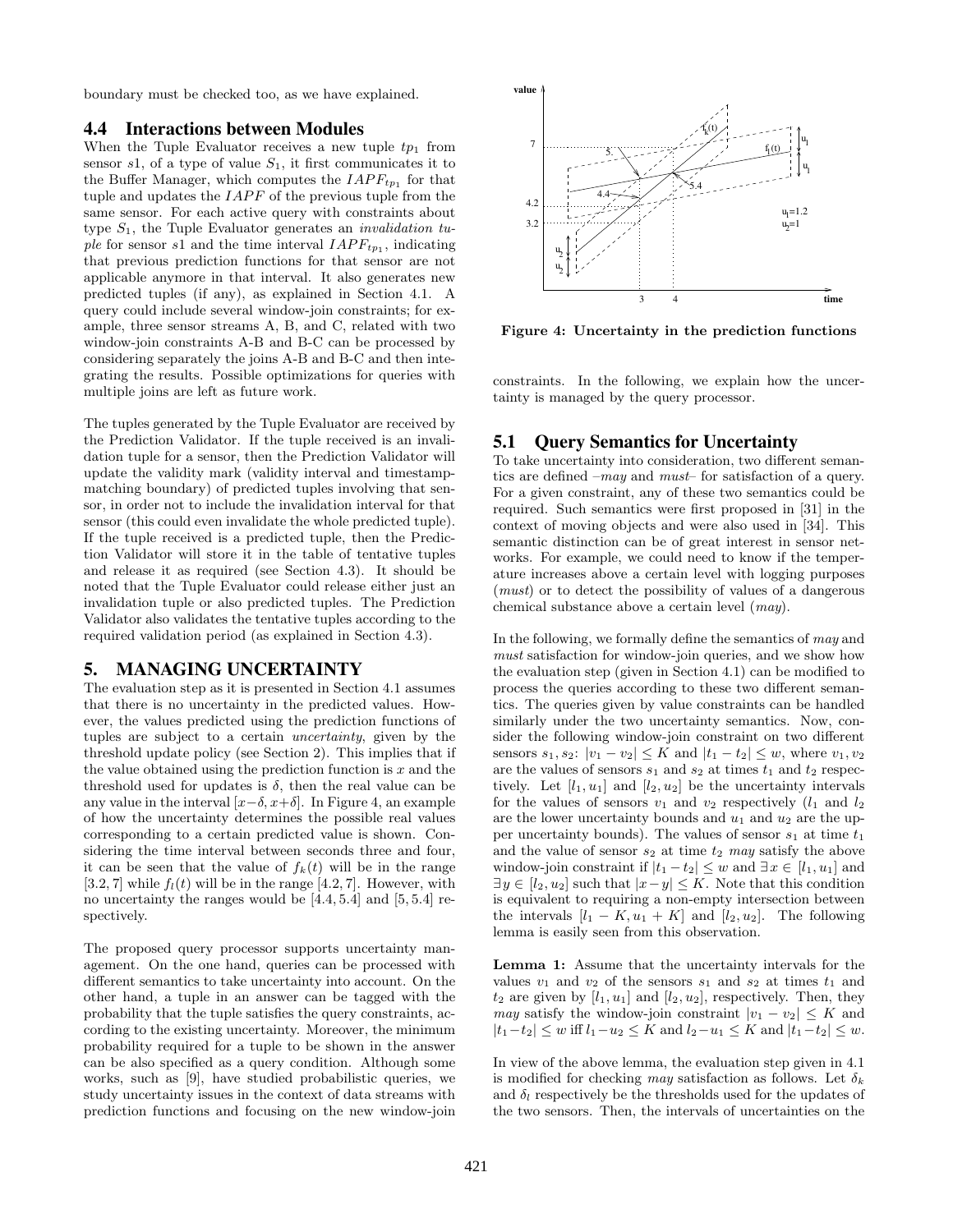predicted values of these two sensors are  $[f_k(t_k)-\delta_k, f_k(t_k)+\delta_k]$  $\delta_k$ ] and  $[f_l(t_l) - \delta_l, f_l(t_l) + \delta_l]$ , respectively. Inequalities (1) and (2) in Section 4.1 (see Figure 2) are simply replaced by the following inequalities:

$$
a \cdot t_k - c \cdot t_l + b - d - \delta_k - \delta_l \leq K
$$
  

$$
c \cdot t_l - a \cdot t_k + d - b - \delta_l - \delta_k \leq K
$$

Now, the *must* satisfaction is defined. The value of sensor  $s_1$ at time  $t_1$  and the value of sensor  $s_2$  at time  $t_2$  must satisfy (or definitely satisfy) the previous window-join constraint if  $|t_1 - t_2| \leq w$  and  $\forall x \in [l_1, u_1]$  and  $\forall y \in [l_2, u_2]$  it is the case that  $|x - y| \leq K$ . In order for the above condition to be satisfied it is necessary and sufficient that  $u_2 \leq l_1 + K$ and  $l_2 \geq u_1 - K$ . Note that this condition implies that the lengths of the two intervals are bounded by  $2K$ . From these observations, the following lemma is obtained.

Lemma 2: Assume that the uncertainty intervals for the values  $v_1$  and  $v_2$  of the sensors  $s_1$  and  $s_2$  at times  $t_1$  and  $t_2$  are given by  $[l_1, u_1]$  and  $[l_2, u_2]$ , respectively. Then, they must satisfy the window-join constraint  $|v_1 - v_2| \leq K$  and  $|t_1-t_2| \leq w$  iff  $|t_1-t_2| \leq w$  and  $u_2-l_1 \leq K$  and  $u_1-l_2 \leq K$ .

Inequalities (1) and (2) in Section 4.1 (see Figure 2) are simply replaced by the following inequalities for checking the must satisfaction:

$$
c \cdot t_l - a \cdot t_k + d - b + \delta_l + \delta_k \leq K
$$
  

$$
a \cdot t_k - c \cdot t_l + b - d + \delta_k + \delta_l \leq K
$$

## **5.2 Determining the Probability of a Match**

Assuming a certain probability distribution of the real value  $v_1 \in [l_1, u_1]$  of a sensor  $s_1$  at time  $t_1$ , the probability of a match can also be computed. Let  $V_1$  denote the random variable corresponding to the value of  $s_1$  at time  $t_1$ . We assume that each value within the interval  $[l_1, u_1]$  is equally possible for  $V_1$ . So, the real value of sensor  $s_1$  is given by the random variable  $V_1$  with the following density function:

$$
P_{V_1}(v_1) = \begin{cases} \frac{1}{u_1 - l_1} & \text{if } l_1 \le v_1 \le u_1 \\ 0 & \text{otherwise} \end{cases}
$$

In order to compute the probability of satisfaction of a window-join constraint for the values  $v_1$  and  $v_2$  of sensors  $s_1$ and  $s_2$  at time instants  $t_1$  and  $t_2$ ,  $v_2$  is considered to be a random variable  $V_2$  whose density function has value  $\frac{1}{u_2-l_2}$ within the range  $[l_2, u_2]$  and zero otherwise. Now, a random variable  $Z = V_1 - V_2$  is defined. Assuming that the variables are independent, the density function for this new variable is given by the convolution:

$$
P_Z(z) = \int_{-\infty}^{+\infty} P_{V_2}(z-\tau) \cdot P_{V_1}(\tau) d\tau
$$

Since  $P_{V_1}(\tau)$  is zero if  $\tau$  is outside the interval  $[l_1, u_1]$ , and  $\frac{1}{u_1 - l_1}$  otherwise, the following holds good:

$$
P_Z(z) = \int_{l_1}^{u_1} P_{V_2}(z - \tau) \cdot \frac{1}{u_1 - l_1} d\tau
$$

Let us assume that  $u_2-l_2 \leq u_1-l_1$ ; if this is not satisfied  $v_1$ and  $v_2$  can be interchanged to satisfy this. It is not difficult to see that  $(l_1 - u_2) \leq (l_1 - l_2) \leq (u_1 - u_2) \leq (u_1 - l_2)$ . It can now be shown that the probability density function  $P_Z(z)$  has the shape of a trapezoid and is given as follows, where  $D = \frac{1}{(u_1 - l_1) \cdot (u_2 - l_2)}$ :

$$
P_Z(z) = \begin{cases} 0 & \text{if } z \le l_1 - u_2 \\ (z - l_1 + u_2) \cdot D & \text{if } l_1 - u_2 \le z \le l_1 - l_2 \\ \frac{1}{u_1 - l_1} & \text{if } l_1 - l_2 \le z \le u_1 - u_2 \\ (u_1 - l_2 - z) \cdot D & \text{if } u_1 - u_2 \le z \le u_1 - l_2 \\ 0 & \text{if } z \ge u_1 - l_2 \end{cases}
$$

Now, the probability that  $|Z| \leq K$  must be computed. This is equal to the probability that  $-K \leq Z \leq K$ , which is:

$$
\int_{-K}^{K} P_Z(z) \ dv_z
$$

This value depends upon how the values  $-K$  and K are related to the values  $l_1-u_2$ ,  $l_1-l_2$ ,  $u_1-u_2$ , and  $u_1-l_2$ . Note that these last four values are in increasing order. A careful analysis shows that there are only fifteen different possible ranges of values for K. One extreme is when  $K \geq u_1 - l_2$ and  $-K \leq l_1 - u_2$ ; in this case, the above probability is 1 and this corresponds to the must satisfiability. At the other extreme,  $K \leq l_1 - u_2$  or  $-K \geq u_1 - l_2$ ; in this case, the above probability (i.e., the probability of satisfaction) is zero. It is not difficult to see that the complement of this condition corresponds to the condition of the may satisfaction and in this case the probability of satisfaction is non-zero. Some other possible ranges are the following. If  $u_1 - u_2 \leq K \leq$  $u_1 - l_2$  and  $-K \leq l_1 - u_2$ , then the above integral and hence the probability comes out to be  $1 - \frac{D \cdot (u_1 - l_2 - K)^2}{2}$  $\frac{(2 - K)^2}{2}$ . If  $l_1-l_2 \leq K \leq u_1-u_2$  and  $-K \leq l_1-u_2$ , then the probability is  $\frac{2K+u_2+l_2-2l_1}{2(u_1-l_1)}$ .

For each of the above cases, a set of linear equations can be set up as given in Section 4.1 after replacing the inequalities (1) and (2) by those given in Lemma 1, and for those  $t_k$ and  $t_l$  satisfying the system of inequalities the probability of satisfaction is computed using the expression given above.

In this analysis, we have assumed that the random variables  $V_1$  and  $V_2$  are uniformly distributed in their respective intervals, which implies that we have considered uncertainty in the worst case. Another reasonable assumption is that they have a bounded normal distribution within their respective intervals; analysis of this case may be more difficult and could be a subject for future work.

## **6. EXPERIMENTAL EVALUATION**

In this section, we show some results obtained using the implemented prototype. The experimental settings are summarized in Table 1. In the experiments, the sensors are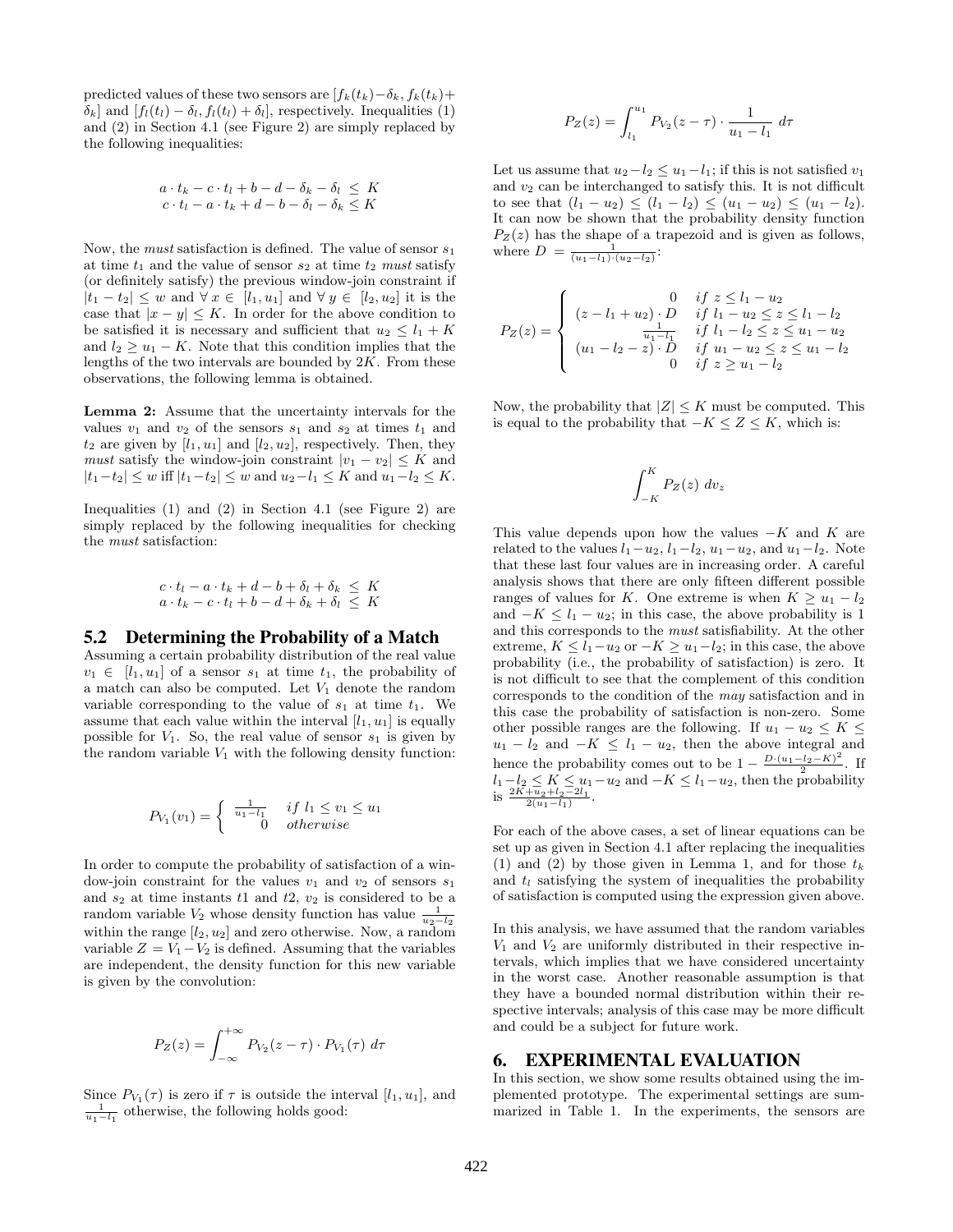location devices (GPS receivers) attached to objects moving at 60 mph (about 26.8 m/s) within an area of 10 squared kilometers. Every object is initialized with a random location and an orientation that changes randomly, with a 50% probability, every 10 seconds. Thus, a random mobility model is considered to generate the datasets. The objects' trajectories are precomputed and stored in files to be readily available in the different experiments. Every moving object measures its location every three seconds, and communicates input tuples (with two values and two prediction functions based on simple linear extrapolation, for the x and y coordinates) to the query processor according to the specified threshold update policy: a threshold of 25 meters with a minimum of one update every 30 seconds is considered. The trajectory files are unified into a single trace file that is processed using the IBM Location Transponder [28], which assigns threads as needed to meet the deadlines of the location updates.

Table 1: Parameters for the experiments

| rapic 1. 1 and increase for the experimented |                           |  |
|----------------------------------------------|---------------------------|--|
| Objects' speed                               | 60 mph ( $\sim$ 26.8 m/s) |  |
| <b>GPS</b> sampling rate                     | 3 seconds                 |  |
| Period of angle change                       | $10$ seconds              |  |
| Prob. of angle change                        | 50%                       |  |
| Scenario size                                | 10 squared kilometers     |  |
| Threshold update policy                      | 25 meters                 |  |
| Max. period update policy $(T)$              | 30 seconds                |  |
| K of the window-join constraint              | $400$ meters              |  |
| $w$ of the window-join constraint            | 3 seconds                 |  |
| $comp$ of the window-join constraint         | ``<"                      |  |
| Validation period                            | $1$ second                |  |
| Duration of the test                         | 3 minutes                 |  |
| Indexing mechanism                           | $R$ -Tree                 |  |

In the described scenario, each monitoring test is run for three minutes and new tuples are released into the output data stream every second (i.e., the validation period, defined in Section 4.3, is one second). The query that is evaluated retrieves pairs of objects that are within 400 meters of each other both in the horizontal and vertical dimensions. For this, a window-join constraint with  $K = 400$  meters, a comparator  $comp = " \leq "$ , and a valid-time window w of three seconds, is considered. The experiments were carried out on a computer with a 2xDual-Core AMD Opteron processor running at 2.6 GHz, with 8 GB of RAM, and SunOS 5.10. The Buffer Manager stores tuples in main memory. The current prototype, implemented in Java, does not use any specialized solver for systems of linear inequalities. An R-Tree [16] is used to filter potential matches of an input tuple, previous to the filter step described in Section 4.1 (for more details, please see [19]).

In the rest of this section, we present experiments that analyze: 1) the scalability of the query processor, 2) the benefits of using prediction functions, and 3) the suitability of the proposed buffer management policy. The accuracy is measured in terms of precision, recall, and F-measure, adopting these definitions from the field of Information Retrieval [4]. In order to compute the ideal answer for a given time instant, the last GPS samples of the objects are considered. We focus on window-join constraints because processing this type of constraint is more challenging.

# **6.1 Scalability of the Query Processor**

Figure 5 shows the impact of the total number of moving objects/sensors on the accuracy of the query processor. As

can be seen in the figure, the accuracy is not perfect even in scenarios with a small number of moving objects, as there is always some imprecision regarding the values that can be estimated using the prediction functions (imprecision allowed by the threshold update policy). However, it should be emphasized that the query processor exhibits a good scalability when the number of moving objects increases. The slight performance degradation affects especially the recall, as the query processor strives to process a large number of input tuples so as to release new output tuples quickly. However, a large number of moving objects is needed to challenge a single monitoring computer. It should also be noted that a worst-case situation is considered in this experiment, in the sense that all the input tuples are of the type of value in which the query is interested (GPS locations). This implies that any new tuple received could, in principle, match with any other tuple, as all the input tuples are stored in the same buffer. Besides, as the size of the scenario is fixed, the object density increases with the number of moving objects, reducing the efficiency of the R-Tree. Although it is not shown in the figure, the total query processing time (accumulated during the whole experiment) increases linearly with the number of objects (ranging up to about 70 seconds in a scenario with 1000 objects); considering also a value constraint decreases this cost dramatically (20 seconds with 1000 objects), as the value constraint is verified before performing the join, saving many tuple comparisons.



Figure 5: Effect of the number of objects: accuracy

# **6.2 Benefits of Prediction Functions**

In this experiment, the accuracy of the approach presented in this paper is compared with an alternative approach where no prediction functions are used. In this latter case, the threshold update policy described in Section 2 is modified accordingly so as to communicate a new update when the difference between the current value and the last communicated value exceeds the threshold (estimating values is no longer possible). The general query processor architecture is maintained in both cases.

Figure 6 shows how the accuracy of the query processing is considerably better when prediction functions are used, except for scenarios with a small number of moving objects/sensors (< 150). Thus, without prediction functions the values measured by the sensors cannot be estimated, so only the values at update-time can be considered accurate. The decrease in the accuracy of the approach that does not use prediction functions is explained by a high query processing overload, due to the huge increase in the number of tuples communicated by the moving objects when no prediction functions are used (about 300 tuples per second in a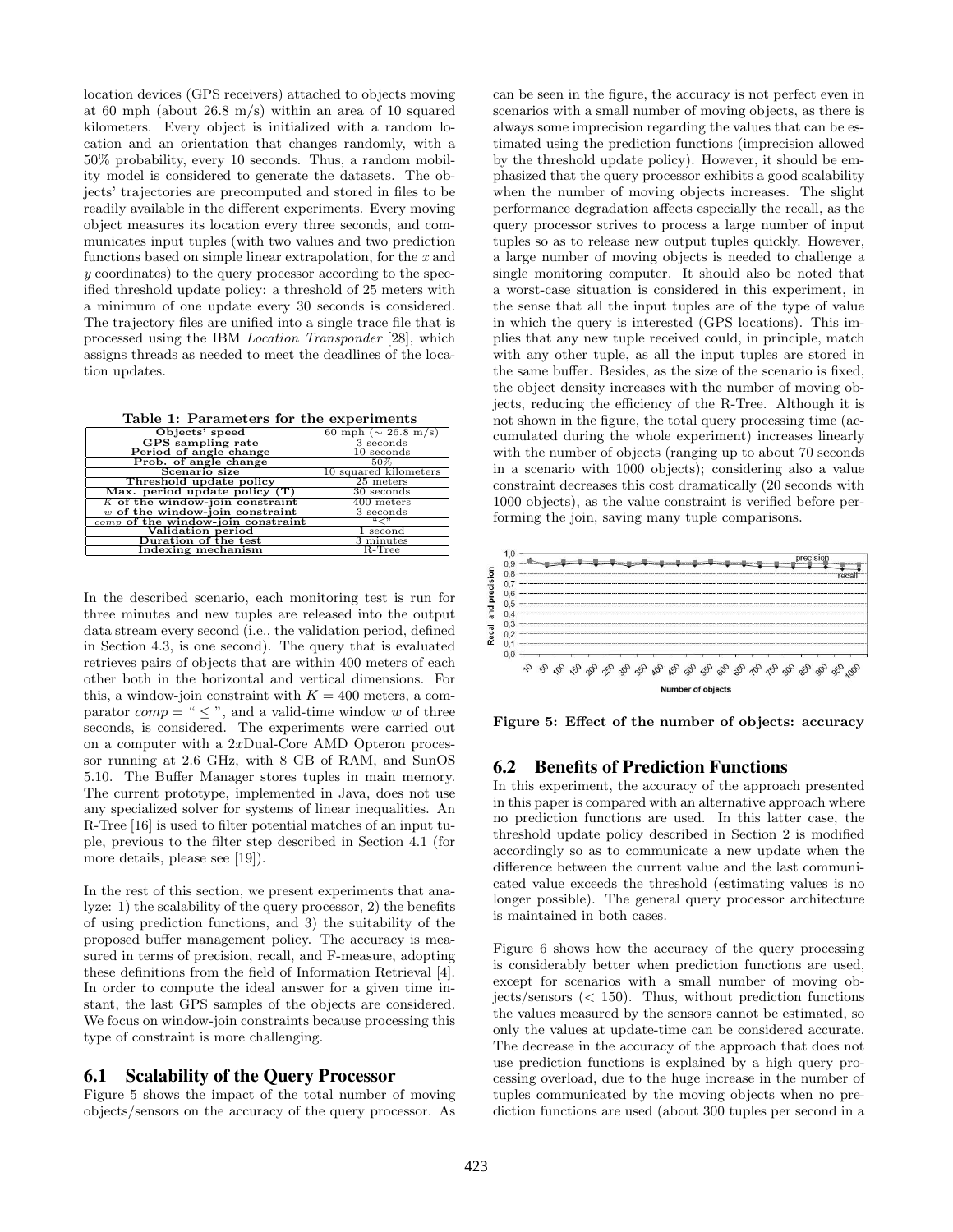scenario with 1000 objects): the Tuple Evaluator is not able to cope with a very high update rate.

While the use of predictions and the accuracy of the query processing may be affected by factors such as the speed of the objects, the threshold of the update policy, the size of the valid-time window, or the existence of bursts and concept drifts, we have obtained a good accuracy in a variety of settings [19].



Figure 6: Benefits of prediction functions

## **6.3 Buffer Management Policy**

In this section, the buffer management policy presented in Section 4.2.2 is evaluated. For this, a scenario with 300 objects/sensors and a buffer limitation of 325 tuples is considered. The GPS sampling rate is of one sampling every second. The period of angle change by a moving object is set to five seconds with a probability of 75%; in this way, the rate of input tuples increases considerably, which leads to a higher competition for the use of the limited space available in the buffer for the GPS sensors of the moving objects. For evaluation purposes, the proposed policy (that will be called in this section discard-min-C, as it tries to maximize the contribution of the tuples stored) is compared with three other possible policies: 1) discard-if-full, where an incoming tuple is just discarded if there is no space to store it; 2) discardoldest, where the oldest tuple stored is discarded to leave space for the incoming tuple; and 3) *discard-randomly*, where a victim is selected randomly. Like in the proposed policy (see Section 4.2.2), existing tuples are used "to cover the gaps" (time intervals for which an accurate prediction function is not available due to removals), except with the discard-if-full policy. Doing this with the discard-if-full policy would mean that purging would never have an opportunity to discard tuples, as their  $IAPFs$  would never fall outside the buffer window, which would have a very negative effect on the precision of the query processor when using that policy.

Figure 7 shows the recall achieved by the different policies for different values of the valid-time window. The policy proposed in this paper (discard-min-C) clearly achieves the best recall, the second best policy is to discard the oldest tuple, the third best policy is to discard tuples randomly, and finally the worst policy is to discard incoming tuples while the buffer is full (i.e., until some stored tuples are purged by the Buffer Manager). Similar conclusions are obtained by analyzing the precision (for the sake of clarity, not shown in the figure), although in this case the precision of  $discard-min-C$ and discard-oldest is very similar. Thus, the advantage of discard-min-C over discard-oldest is a significant increase in the recall (at the expense of a slightly higher processing cost

due to the need of computing the contributions of tuples and keeping them up-to-date). It is also remarkable that, in this experiment, the accuracy (in terms of both precision and recall) of the proposed policy is in every case less than 1% worse than in a situation where there is no buffer size limitation (this ideal situation increases only the F-measure in about 0.85% on average). We have performed other experiments simulating delayed incoming tuples, and similar conclusions can be drawn.



Figure 7: Comparison of different buffer policies

# **7. RELATED WORK**

Due to its importance, minimizing the size and number of transmissions in sensor networks has been the focus of many works (e.g., see [29, 30]). In relation to this problem, there are several works that (as we do) propose to use predictions in the context of data streams:

- The most relevant work is [24], which also advocates the use of predictors to minimize the communication costs in a sensor network. The authors of that work study several prediction techniques, all of them based on linear functions. A similar idea is proposed in [21], where a Kalman filter is specifically chosen among the linear estimation methods. However, these works do not focus on query processing issues.
- In [14], the basic assumption is that in many contexts the readings of nearby sensors are correlated. Therefore, the authors propose to analyze the existing spatio-temporal correlations to compute prediction models in networks with static sensors. However, how to efficiently process the data received from sensors to answer different types of queries is out of the scope of their work. Therefore, this work is complementary to ours. There are other works that also exploit correlations among sensors' values (e.g., [10, 30]).
- Another interesting work is [20], where Kalman filters are used to adjust dynamically the sampling rate of sensors: sensors for which the prediction error is higher will sample at a higher rate. The main disadvantage is that unexpected events between samplings cannot be detected, which may be a problem if the sampling interval is large. This is also a complementary work to ours: it could be used with our query processor to dynamically adjust the sampling rate of the sensors.
- Probabilistic models are used in [11] to capture correlations among sensors so as to provide more robust interpretations of sensor readings and optimize their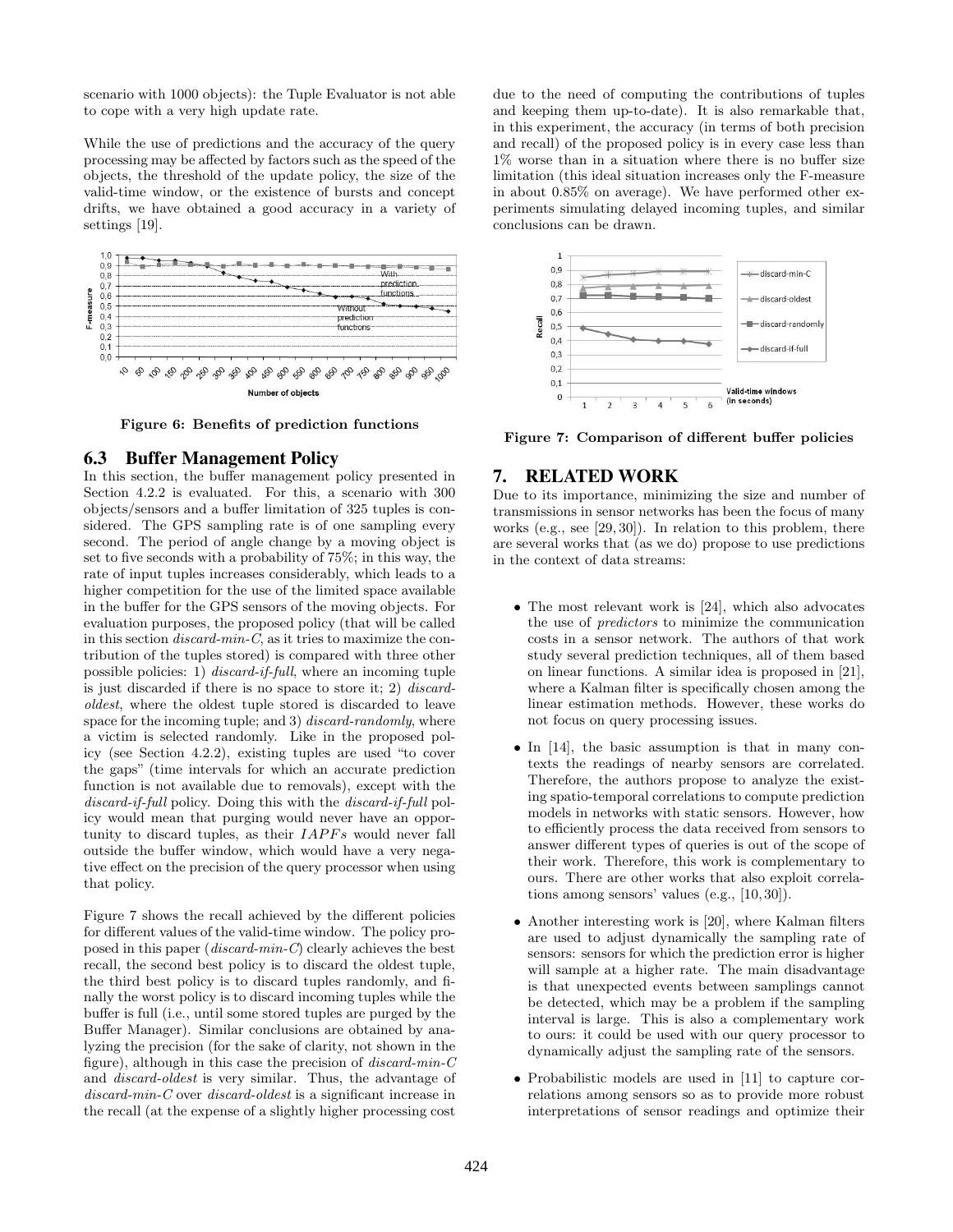acquisition. Its ultimate goal is similar to ours: to reduce energy consumption and processing overload. However, the approach is different, as it focuses on data acquisition in a pull-based query model. Thus, for example, continuous queries or window-join constraints are not considered.

Regarding the query constraints handled by the proposed query processor, some relevant works are worth mentioning:

- In [17], *time window constraints* are used to limit the sets of sensor tuples that can be matched for a query, and a mechanism to process multi-way joins is proposed. However, the authors focus on a different problem (tracking the motion of a moving object) and their technique requires the specification of the names of the individual sensors involved in the join, so they must be known in advance.
- Also in the context of moving objects, CAMEL (Continuous Active Monitor Engine for Location-based Services) [7, 8] is a location stream database with a location management engine to support intelligent location aware services. It supports unary and binary moving objects triggers, which can be seen as a special case of the value and window-join constraints that we consider. However, it does not deal with prediction functions or temporal conditions. Moreover, as in [17], the objects of interest must be referenced in the query.
- In [6], the *Dynamic Time Warping distance* is considered, such that a point in a time series can be aligned with multiple points of another time series in different (previous or later) temporal positions. So, although the context of that work is different (the goal there is to compare time series), the importance of taking into account temporal shifts is also highlighted (as with the possibility to specify a valid-time window in the window-join constraints proposed in this paper).
- Finally, it is also interesting to mention that different types of sliding windows have been proposed in the literature (e.g., time-based or tuple-based windows [2]), which can be considered as complementary to the proposal presented in this paper: such windows should be considered when extracting the tuples from the buffers for query processing and also as an additional criteria to purge old tuples from the buffers.

To conclude, [1] is a recent relevant work that also advocates implementing query operators by solving equation systems derived from piecewise polynomial models. The main focus of such work is on query validation. A technique called query inversion is proposed to translate an accuracy requirement on the output tuples into an accuracy requirement on the input tuples. An accuracy validation drives the proposed online predictive query processing: only input tuples that may cause a change in the result are processed. An important difference between our proposal and this and other works described in this section is that we define a complete query processor architecture for handling data streams with prediction functions, studying all the issues affecting the query processing, from the sensors to the clients.

# **8. CONCLUSIONS AND FUTURE WORK**

In this paper, we have described a query processor for handling data streams with prediction functions in a network of sensors. The use of prediction functions allows to minimize communications from the sensors, which is an important concern due to energy and bandwidth limitations, and it also allows an efficient query processing.

Although the use of predictions has been already proposed in the literature of data streams, and some works such as [21, 24] compare different prediction techniques, no other work focuses on query processing aspects. The proposed incremental query processing approach detects all the answers, adapts to different types of clients (e.g., a trigger processing module that reacts to certain events, or a sampling module that presents periodically a snapshot of the answer to a user), and allows the processing of predicted future results. Two types of interesting constraints are considered, with an emphasis on window-join constraints, that have not been considered so far in other works. An appropriate buffer management policy, that takes into account the contribution of the prediction functions contained in the tuples, has also been proposed. Moreover, uncertainty issues are managed by supporting may and must queries and tagging the output tuples with a probability of satisfaction. The experiments performed show the interest of our proposal.

As future work, some aspects of the proposed query processor could be optimized. There is a wide variety of proposals in the literature focusing on optimization issues for query processing (join re-ordering for queries with more than two inputs, sharing computation across similar queries, etc.) and some of them could probably be adopted in our approach.

# **9. ACKNOWLEDGEMENTS**

Research supported by NSF grants 0326284, 0330342, ITR-0086144, 0513736, 0209190, EIA-0320956, EIA-0220562, HRD-0317692, and CICYT project TIN2007-68091-C02-02. We thank Raquel Trillo for her useful comments.

## **10. REFERENCES**

- [1] Y. Ahmad, O. Papaemmanouil, U. Cetintemel, and J. Rogers. Simultaneous equation systems for query processing on continuous-time data streams. In 24th International Conference on Data Engineering, ICDE'08, pages 666–675, Washington, 2008. IEEE Computer Society.
- [2] A. Arasu, S. Babu, and J. Widom. The CQL continuous query language: Semantic foundations and query execution. VLDB Journal, 15(2):121–142, 2006.
- [3] B. Babcock, S. Babu, M. Datar, R. Motwani, and J. Widom. Models and issues in data stream systems. In 21st ACM SIGMOD-SIGACT-SIGART Symposium on Principles of Database Systems, PODS'02, pages 1–16, New York, 2002. ACM.
- [4] R. Baeza-Yates and B. Ribeiro-Neto. Modern Information Retrieval. ACM / Addison-Wesley, 1999.
- [5] P. Bonnet, J. Gehrke, and P. Seshadri. Towards sensor database systems. In 2nd International Conference on Mobile Data Management, MDM'01, volume 1987 of Lecture Notes in Computer Science, pages 3–14, London, 2001. Springer.